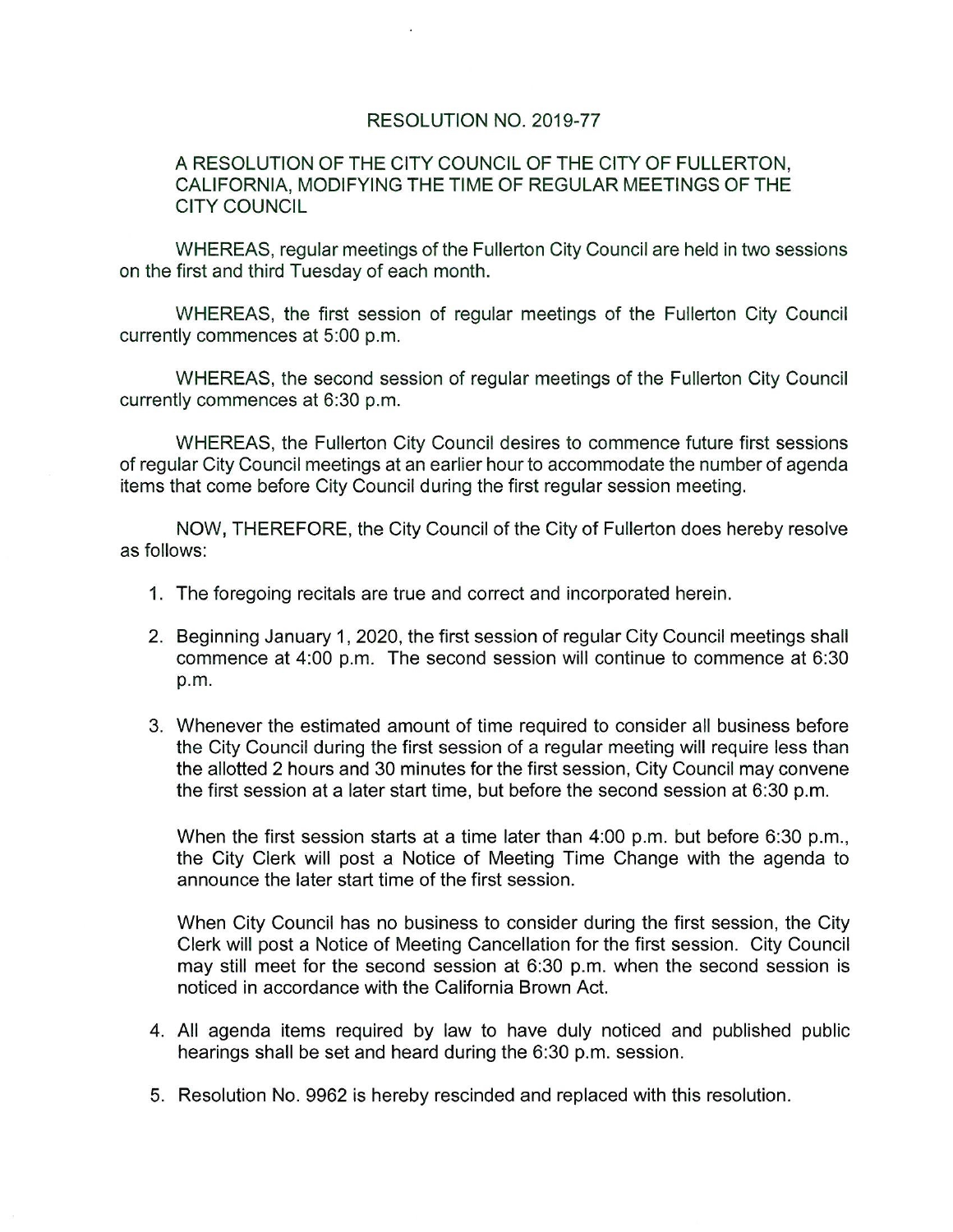ADOPTED BY THE FULLERTON CITY COUNCIL ON DECEMBER 17, 2019.

 $V \setminus X$ Jennifer Fitzgerald, Mayo

 $\mathcal{R}^{\mathcal{C}}$ 

ATTEST:

Lueinda Williams, City Clerk

 $\overline{a}$ cember 20, 2019 Date